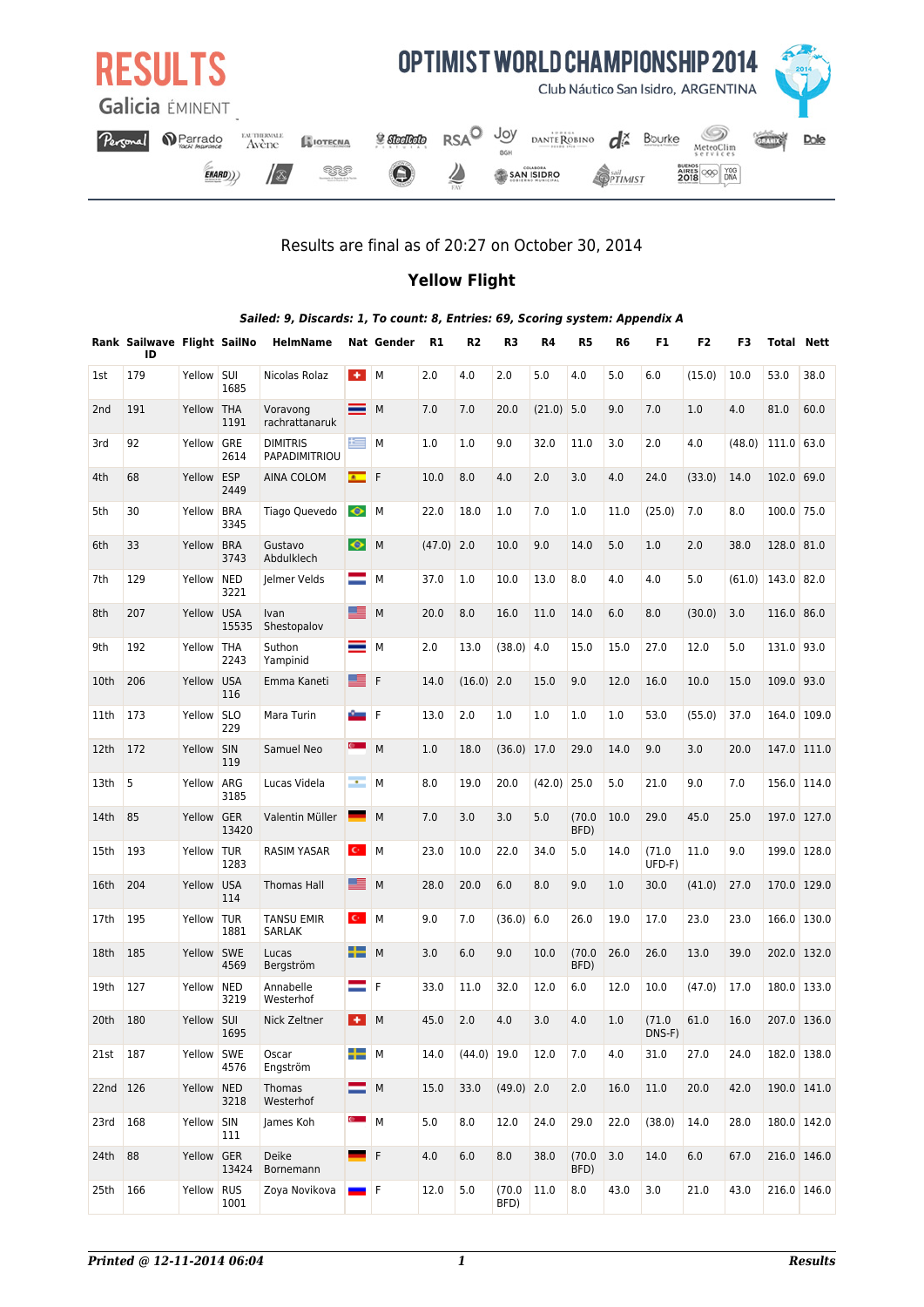| 26th    | 188            | Yellow THA | 15                  | Nopporn<br>Booncherd            |                  | M | 15.0          | 17.0           | 5.0            | 25.0           | 23.0               | 15.0           | 39.0            | 17.0              | (54.0) | 210.0 156.0 |             |
|---------|----------------|------------|---------------------|---------------------------------|------------------|---|---------------|----------------|----------------|----------------|--------------------|----------------|-----------------|-------------------|--------|-------------|-------------|
| 27th    | $\overline{7}$ | Yellow     | ARG<br>3493         | Dante Cittadini                 | m.               | M | 1.0           | 1.0            | 3.0            | 20.0           | (70.0)<br>DNS)     | 25.0           | 35.0            | 32.0              | 41.0   | 228.0       | 158.0       |
| 28th    | 177            | Yellow     | <b>SLO</b><br>2007  | Rok Verderber                   |                  | M | 8.0           | 44.0           | 4.0            | 1.0            | 17.0               | 13.0           | 49.0            | (58.0)            | 22.0   |             | 216.0 158.0 |
| 29th    | 86             | Yellow     | GER<br>13421        | Roko Mohr                       |                  | M | 12.0          | 5.0            | 2.0            | 33.0           | (70.0)<br>BFD)     | 17.0           | 41.0            | 39.0              | 11.0   | 230.0       | 160.0       |
| 30th    | 169            | Yellow     | SIN<br>112          | Raynn Kwok                      | $\bullet$ .      | M | 8.0           | 9.0            | 7.0            | 3.0            | (70.0)<br>BFD)     | 11.0           | 65.0<br>DPI     | 44.0              | 13.0   |             | 230.0 160.0 |
| 31st    | 70             | Yellow     | <b>FIN</b><br>927   | Valtteri<br>Uusitalo            | ÷                | M | 14.0          | 4.0            | 24.0           | 6.0            | 22.0               | 9.0            | 33.0            | 52.0              | (58.0) | 222.0       | 164.0       |
| 32nd    | 199            | Yellow     | URU<br>347          | Hernan<br>Umpierre              | $\bullet$ =      | M | 6.0           | $(54.0)$ 17.0  |                | 24.0           | 3.0                | 30.0           | 22.0            | 31.0              | 35.0   | 222.0       | 168.0       |
| 33rd    | 82             | Yellow     | GBR<br>6321         | Vita Heathcote                  | 질병<br>기준         | F | (48.0)        | 12.0<br>DPI    | 23.0           | 22.0           | 16.0               | 37.0           | 13.0            | 19.0              | 31.0   | 221.0       | 173.0       |
| 34th    | 29             | Yellow     | <b>BER</b><br>1121  | Tayte<br>Alexander<br>Stefaniuk | 22 g             | M | 39.0          | 3.0            | 14.0           | 18.0           | 36.0               | 8.0            | 40.0            | (42.0)            | 26.0   |             | 226.0 184.0 |
| 35th    | 205            | Yellow     | <b>USA</b><br>115   | Luke Arnone                     | ᆤ                | M | 27.0          | 5.0            | 22.0           | 10.0           | 28.0               | 29.0           | (71.0<br>UFD-F) | 29.0              | 36.0   | 257.0       | 186.0       |
| 36th    | 57             | Yellow DEN | 8482                | Oliver Ørting                   | 82               | M | 25.0          | 12.0           | 23.0           | 8.0            | 70.0<br><b>BFD</b> | 26.0           | 5.0             | (71.0<br>UFD-F)   | 18.0   | 258.0       | 187.0       |
| 37th    | 135            | Yellow     | <b>NZL</b><br>4050  | Lewis Anderson                  | ж,               | M | 13.0          | 13.0           | 41.0           | 42.0           | $(45.0)$ 7.0       |                | 19.0            | 8.0               | 44.0   | 232.0       | 187.0       |
| 38th    | 128            | Yellow NED | 3220                | Laila Van der<br>Meer           |                  | F | 40.0          | 33.0           | 5.0            | 26.0           | (70.0)<br>BFD)     | 3.0            | 12.0            | 26.0              | 46.0   |             | 261.0 191.0 |
| 39th    | 48             | Yellow     | COL<br>2552         | Simón Gómez<br>Ortiz            | سن               | M | 16.0          | 4.0            | 8.0            | 20.0           | 6.0                | (70.0)<br>UFD) | 56.0            | 60.0              | 21.0   | 261.0       | 191.0       |
| 40th    | 109            | Yellow ITA | 8440                | <b>ANDREA</b><br><b>ORLANDO</b> | m.               | M | 19.0          | 41.0           | 7.0            | 35.0           | 29.0               | 8.0            | 20.0            | 34.0              | (52.0) |             | 245.0 193.0 |
| 41st    | 156            | Yellow     | <b>POR</b><br>2569  | loão Tomás<br>Colaço Bolina     | $\bullet$        | M | (47.0)        | 6.0            | 15.0           | 40.0           | 38.0               | 2.0            | 45.0            | 36.0              | 12.0   | 241.0       | 194.0       |
| 42nd    | 165            | Yellow     | <b>RUS</b><br>169   | Dmitry Lazdin                   | <b>START</b>     | M | 2.0           | 30.0           | 9.0            | (57.0)         | 4.0                | 51.0           | 51.0            | 53.0              | 1.0    | 258.0       | 201.0       |
| 43rd    | 174            | Yellow     | <b>SLO</b><br>558   | Klemen<br>Semelbauer            |                  | M | 36.0          | 14.0           | (70.0)<br>BFD) | 22.0           | 2.0                | 16.0           | 52.0            | 56.0              | 6.0    | 274.0       | 204.0       |
| 44th    | 201            | Yellow URU | 392                 | Fernando Diz                    | ≝                | M | 3.0           | (70.0)<br>BFD) | 11.0           | 65.0           | 7.0                | 32.0           | 18.0            | 18.0              | 50.0   |             | 274.0 204.0 |
| 45th    | 89             | Yellow     | GRE<br>2084         | ARIADNE<br>PARASKEVI<br>SPANAKI | 兰                | F | 31.0          | 23.0           | 3.0            | 3.0            | 20.0               | 33.0           | 46.0            | 46.0              | (49.0) | 254.0       | 205.0       |
| 46th    | 104            | Yellow ISV | 720                 | <b>Teddy Nicolosi</b>           | w                | M | 43.0          | 11.0           | 40.0           | (70.0)<br>BFD) | 1.0                | 17.0           | 44.0            | 48.0              | 2.0    |             | 276.0 206.0 |
| 47th    | 84             | Yellow     | <b>GER</b><br>13360 | Lucas Schlüter                  |                  | M | 17.0          | 40.0           | 30.0           | 25.0           | (70.0)<br>BFD)     | 7.0            | 28.0            | 28.0              | 32.0   |             | 277.0 207.0 |
| 48th    | 83             | Yellow GBR | 6322                | Benno<br>Marstaller             | 질병<br>경쟁         | M | 9.0           | 9.0            | 15.0           | 55.0           | 8.0                | (70.0)<br>UFD) | 15.0            | 37.0              | 60.0   |             | 278.0 208.0 |
| 49th    | 13             | Yellow     | AUS<br>1414         | Otto Henry                      | ₩.,              | M | 37.0          | 19.0           | (70.0)<br>BFD) | 8.0            | 21.0               | 16.0           | 43.0            | 35.0              | 34.0   |             | 283.0 213.0 |
| 50th    | 171            | Yellow SIN | 118                 | <b>Isaac Tang</b>               | e.               | M | 36.0          | 27.0           | 34.0           | 4.0            | 10.0               | 30.0           | (58.0)          | 22.0              | 53.0   |             | 274.0 216.0 |
| 51st    | 153            | Yellow     | POR<br>2374         | <b>Manuel Ramos</b>             | $\bullet$        | M | 27.0          | 26.0           | 14.0           | 4.0            | 38.0               | 18.0           | 32.0            | (59.0)            | 59.0   |             | 277.0 218.0 |
| 52nd 80 |                | Yellow GBR | 6200                | Rhys Lewis                      | 읦쭍               | M | $(60.0)$ 24.0 |                | 7.0            | 23.0           | 27.0               | 34.0           | 34.0            | 16.0              | 55.0   |             | 280.0 220.0 |
| 53rd    | 134            | Yellow     | <b>NOR</b><br>3819  | Berthet<br>Mathias              | ╬                | M | 24.0          | 36.0           | 24.0           | $(47.0)$ 2.0   |                    | 17.0           | 42.0            | 40.0              | 40.0   |             | 272.0 225.0 |
| 54th    | 178            | Yellow SUI | 1662                | Florian<br>Geissbühler          | $+1$             | M | 26.0          | 22.0           | 8.0            | 45.0           | 36.0               | 9.0            | 37.0            | 49.0              | (63.0) |             | 295.0 232.0 |
| 55th    | 58             | Yellow DEN | 8484                | Albert Dalum<br>Spork           | H -              | M | 57.0          | 3.0            | 13.0           | 13.0           | 70.0<br><b>BFD</b> | 2.0            | (71.0<br>UFD-F) | 38.0              | 47.0   |             | 314.0 243.0 |
| 56th    | 176            | Yellow SLO | 1002                | Matej Planin[]i                 | a an             | M | 5.0           | 22.0           | 26.0           | $(53.0)$ 31.0  |                    | 31.0           | 47.0            | 51.0              | 30.0   |             | 296.0 243.0 |
| 57th    | 121            | Yellow     | MEX<br>769          | Andres<br>Domenech<br>Peralta   | $\blacksquare$ M |   | 34.0          | 47.0           | 27.0           | 18.0           | 22.0               | 6.0            | (71.0<br>DNS-F) | $71.0\,$<br>DNS-F | 19.0   |             | 315.0 244.0 |
| 58th    | 43             | Yellow CHI | 810                 | Benjamín<br>Molina              | $\blacksquare$ M |   | 29.0          | 22.0           | 13.0           | 22.0           | 24.0               | (66.0)         | 57.0            | 25.0              | 62.0   |             | 320.0 254.0 |
| 59th    | 45             | Yellow     | <b>CHI</b><br>844   | Colomba Parodi <b>Langle</b> F  |                  |   | 10.0          | 70.0<br>BFD    | 35.0           | 5.0            | 42.0               | 18.0           | (71.0<br>UFD-F) | 24.0              | 51.0   |             | 326.0 255.0 |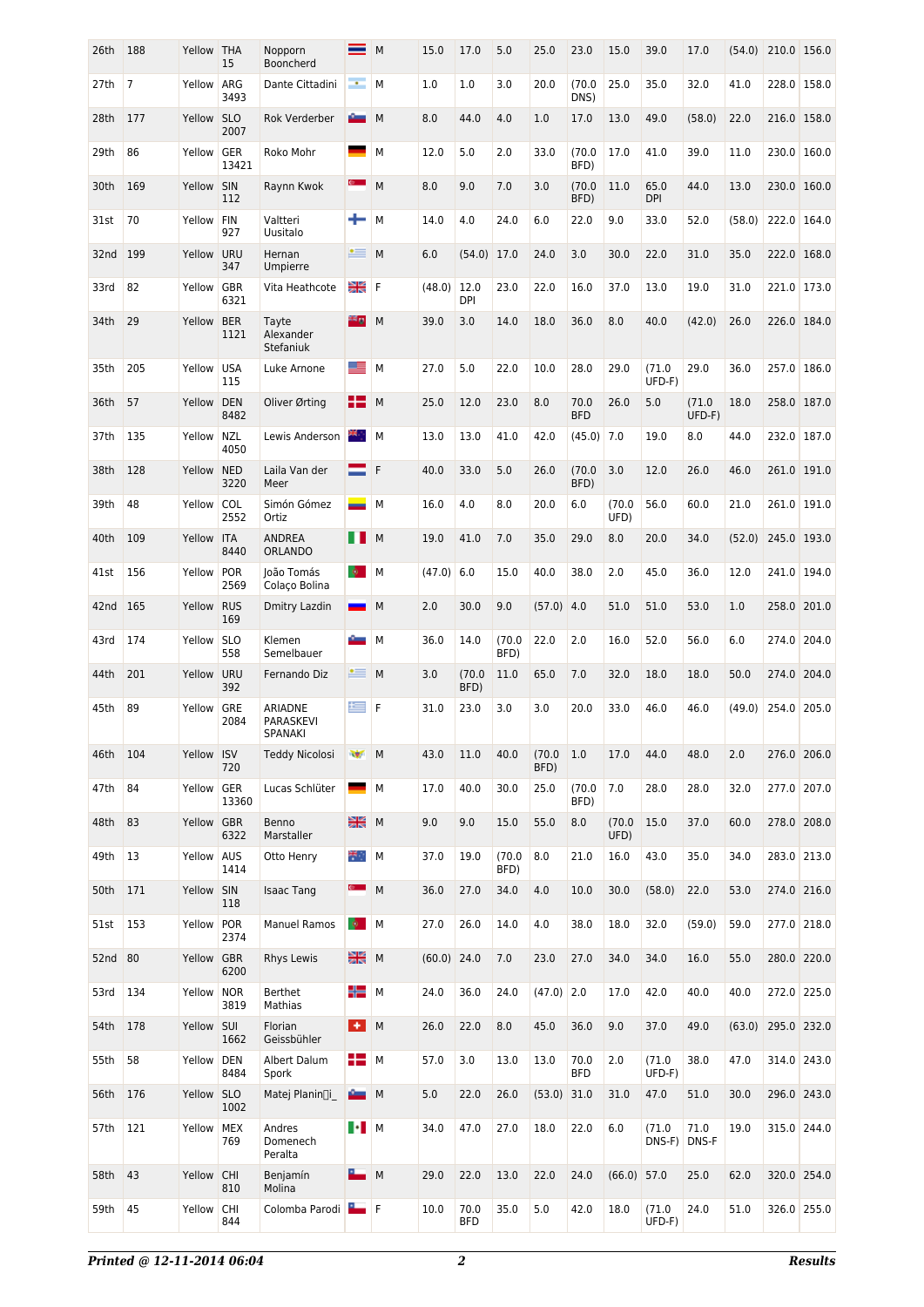| 60th | 144 | Yellow | <b>PER</b><br>304  | <b>STEFANO VIALE</b>                |                      | M | 50.0 | 38.0               | 31.0               | 9.0  | 25.0               | 6.0            | 50.0               | 50.0                  | (57.0)        | 316.0 259.0 |             |
|------|-----|--------|--------------------|-------------------------------------|----------------------|---|------|--------------------|--------------------|------|--------------------|----------------|--------------------|-----------------------|---------------|-------------|-------------|
| 61st | 132 | Yellow | <b>NOR</b><br>3808 | Tommasgaard<br><b>Uffe</b>          | 45                   | M | 21.0 | 12.0               | 25.0               | 40.0 | 14.0               | (70.0)<br>UFD) | 36.0               | 57.0                  | 56.0          |             | 331.0 261.0 |
| 62nd | 123 | Yellow | <b>MLT</b><br>22   | Jake Satariano                      |                      | M | 7.0  | 38.0               | 15.0               | 14.0 | 30.0               | 21.0           | (71.0)<br>DNS-F)   | 71.0<br><b>DNS-F</b>  | 66.0          | 333.0       | 262.0       |
| 63rd | 18  | Yellow | <b>AUT</b><br>1217 | Leopold LANG                        |                      | M | 3.0  | 25.0               | 11.0               | 34.0 | 70.0<br><b>BFD</b> | 2.0            | 54.0               | (71.0<br>DNF-F)       | 65.0          | 335.0       | 264.0       |
| 64th | 197 | Yellow | <b>TUR</b><br>1923 | <b>ATIL API</b>                     | $\mathbf{C}^{\perp}$ | M | 6.0  | 13.0               | 70.0<br><b>BFD</b> | 7.0  | 43.0               | 14.0           | (71.0)<br>DNF-F)   | 43.0                  | 71.0<br>DSQ-F |             | 338.0 267.0 |
| 65th | 106 | Yellow | <b>ITA</b><br>8089 | <b>DAVIDE DUCHI</b>                 | a ka                 | M | 18.0 | 10.0               | 70.0<br><b>BFD</b> | 46.0 | 20.0               | 27.0           | 48.0               | (71.0)<br>DNS-F)      | 29.0          |             | 339.0 268.0 |
| 66th | 77  | Yellow | <b>FRA</b><br>2452 | Ulysse<br><b>MIGRAINE</b>           | H                    | M | 17.0 | 70.0<br><b>UFD</b> | 14.0               | 21.0 | 15.0               | 37.0           | 23.0               | (71.0<br>DNS-F) DNS-F | 71.0          | 339.0       | 268.0       |
| 67th | 108 | Yellow | <b>ITA</b><br>8286 | GAIA<br><b>BERGONZINI</b>           | a ka                 | E | 31.0 | 39.0               | 19.0               | 16.0 | 70.0<br><b>BFD</b> | 10.0           | (71.0)<br>$UFD-F)$ | 54.0                  | 33.0          |             | 343.0 272.0 |
| 68th | 120 | Yellow | <b>MEX</b><br>768  | Bruno Aloi<br>Timeus                | $\blacksquare$       |   | 10.0 | 34.0               | 44.0               | 10.0 | (70.0)<br>DSQ)     | 7.0            | 55.0               | 69.0<br><b>DPI</b>    | 45.0          |             | 344.0 274.0 |
| 69th | 194 | Yellow | <b>TUR</b><br>1453 | <b>SABRI KEREM</b><br><b>ERKMEN</b> | $\mathbf{C}^{\perp}$ | M | 29.0 | 30.0               | 42.0               | 1.0  | 13.0               | 62.0           | (71.0)<br>DNS-F)   | 71.0<br>DNS-F         | 64.0          | 383.0       | 312.0       |

## **Blue Flight**

### *Sailed: 9, Discards: 1, To count: 8, Entries: 70, Scoring system: Appendix A*

|      | Rank Sailwave Flight SailNo<br>ID |             |                     | HelmName                                             |                  | Nat Gender | R1            | R2             | R3                 | R4             | R5             | R6             | F1              | F2                 | F3     |       | Total Nett  |
|------|-----------------------------------|-------------|---------------------|------------------------------------------------------|------------------|------------|---------------|----------------|--------------------|----------------|----------------|----------------|-----------------|--------------------|--------|-------|-------------|
| 1st  | 125                               | Blue        | <b>NED</b><br>3217  | Stijn Paardekooper                                   | =                | М          | (56.0)        | 18.0           | 12.0               | 29.0           | 33.0           | 36.0           | 3.0             | 5.0                | 11.0   | 203.0 | 147.0       |
| 2nd  | 200                               | <b>Blue</b> | <b>URU</b><br>390   | Santiago Rial                                        | $\bullet$ $=$    | M          | 34.0          | 32.0           | 35.0               | 14.0           | 16.0           | $(39.0)$ 4.0   |                 | 1.0                | 14.0   |       | 189.0 150.0 |
| 3rd  | 170                               | Blue        | <b>SIN</b><br>114   | Ryan Kwok                                            | e.               | M          | 23.0          | 10.0           | 27.0               | (70.0)<br>BFD) | 45.0           | 23.0           | 7.0             | 13.0               | 6.0    |       | 224.0 154.0 |
| 4th  | 6                                 | <b>Blue</b> | ARG<br>3345         | Facundo Mónaco                                       | <b>.</b>         | M          | 20.0          | 15.0           | 17.0               | 36.0           | 37.0           | $(41.0)$ 2.0   |                 | 12.0               | 38.0   |       | 218.0 177.0 |
| 5th  | 91                                | Blue        | GRE<br>2613         | <b>TELIS</b><br><b>ATHANASOPOULOS</b><br><b>YOGO</b> | 兰                | M          | 39.0          | 27.0           | (70.0)<br>BFD)     | 34.0           | 12.0           | 13.0           | 22.0            | 26.0               | 4.0    |       | 247.0 177.0 |
| 6th  | 23                                | Blue        | <b>BEL</b><br>1170  | Steelandt Lennert                                    | <b>I</b> M       |            | $(47.0)$ 39.0 |                | 28.0               | 40.0           | 22.0           | 15.0           | 13.0            | 11.0               | 10.0   |       | 225.0 178.0 |
| 7th  | 147                               | Blue        | PER<br>326          | JOAQUIN JIMENEZ                                      | H.               | M          | 16.0          | 21.0           | 18.0               | 33.0           | (70.0)<br>BFD) | 45.0           | 21.0            | 17.0               | 8.0    |       | 249.0 179.0 |
| 8th  | 32                                | <b>Blue</b> | <b>BRA</b><br>3729  | Gabriel Lopes                                        | $\bullet$        | M          | 38.0          | 20.0           | (70.0 12.0<br>DSQ) |                | 33.0           | 28.0           | 17.0            | 4.0                | 33.0   |       | 255.0 185.0 |
| 9th  | 42                                | Blue        | <b>CHI</b><br>437   | Benjamín<br>Fuenzalida                               | ۰.               | M          | (66.0)        | 23.0           | 24.0               | 52.0           | 6.0            | 20.0           | 33.0            | 29.0               | 1.0    |       | 254.0 188.0 |
| 10th | 44                                | <b>Blue</b> | <b>CHI</b><br>836   | <b>Felipe Fuentes</b>                                | ۰.               | M          | 27.0          | 35.0           | 26.0               | 23.0           | (51.0)         | 11.0           | 42.0            | 22.0               | 3.0    |       | 240.0 189.0 |
| 11th | 9                                 | Blue        | ARG<br>3554         | Juan Ignacio<br>Oueirel                              | $\sim$           | M          | (46.0)        | 24.0           | 21.0               | 6.0            | 34.0           | 38.0           | 16.0            | 19.0               | 32.0   |       | 236.0 190.0 |
| 12th | 87                                | <b>Blue</b> | <b>GER</b><br>13422 | Daniel Göttlich                                      |                  | M          | $(52.0)$ 19.0 |                | 36.0               | 47.0           | 27.0           | 24.0           | 12.0            | 9.0                | 16.0   |       | 242.0 190.0 |
| 13th | 66                                | Blue        | <b>ESP</b><br>2371  | ENRIQUE LUJAN                                        | $\blacksquare$   | M          | 44.0          | 17.0           | 45.0               | 27.0           | (70.0)<br>BFD) | 36.0           | 1.0             | 2.0                | 23.0   |       | 265.0 195.0 |
| 14th | 183                               | <b>Blue</b> | <b>SWE</b><br>4515  | Olle Aronsson                                        | ┶                | M          | 38.0          | 29.0           | 21.0               | 29.0           | (70.0)<br>BFD) | 27.0           | 30.0            | 7.0                | 31.0   |       | 282.0 212.0 |
| 15th | 202                               | Blue        | URU<br>403          | Nicolas Radovitzky                                   | $\bullet \equiv$ | M          | 5.0           | 37.0           | 43.0               | 64.0           | 21.0           | (70.0)<br>DSQ) | 15.0            | 8.0                | 22.0   |       | 285.0 215.0 |
| 16th | 115                               | <b>Blue</b> | <b>IPN</b><br>3286  | <b>RYO KOGISO</b>                                    | ٠                | M          | 18.0          | 28.0           | 16.0               | 31.0           | (70.0)<br>BFD) | 49.0           | 48.0            | 10.0               | 15.0   |       | 285.0 215.0 |
| 17th | 110                               | Blue        | <b>IVB</b><br>911   | Rayne Duff                                           | ≈ g              | M          | 37.0          | 12.0           | 31.0               | (49.0)         | 33.0           | 28.0           | 37.0            | 33.0               | 5.0    | 265.0 | 216.0       |
| 18th | 34                                | <b>Blue</b> | <b>BRA</b><br>3885  | <b>Tiago Monteiro</b>                                | $\bullet$        | M          | 19.0          | (50.0)         | 30.0               | 28.0           | 35.0           | 31.0           | 45.0            | 27.0               | 2.0    |       | 267.0 217.0 |
| 19th | 64                                | Blue        | <b>ESP</b><br>2314  | <b>ALBERT TORRES</b>                                 | $\bullet$        | M          | 15.0          | 11.0           | 57.0               | 27.0           | 54.0           | 42.0           | 9.0             | 3.0                | (64.0) |       | 282.0 218.0 |
| 20th | 71                                | <b>Blue</b> | <b>FIN</b><br>933   | Jakob Eklund                                         | --               | M          | 46.0          | (70.0)<br>UFD) | 31.0               | 33.0           | 47.0           | 19.0           | 8.0             | 22.0<br><b>DPI</b> | 18.0   |       | 294.0 224.0 |
| 21st | 17                                | <b>Blue</b> | AUT<br>1199         | Jacob MAYR                                           |                  | M          | 36.0          | 28.0           | 32.0               | 17.0           | 40.0           | 24.0           | (71.0<br>DNF-F) | 43.0               | 7.0    |       | 298.0 227.0 |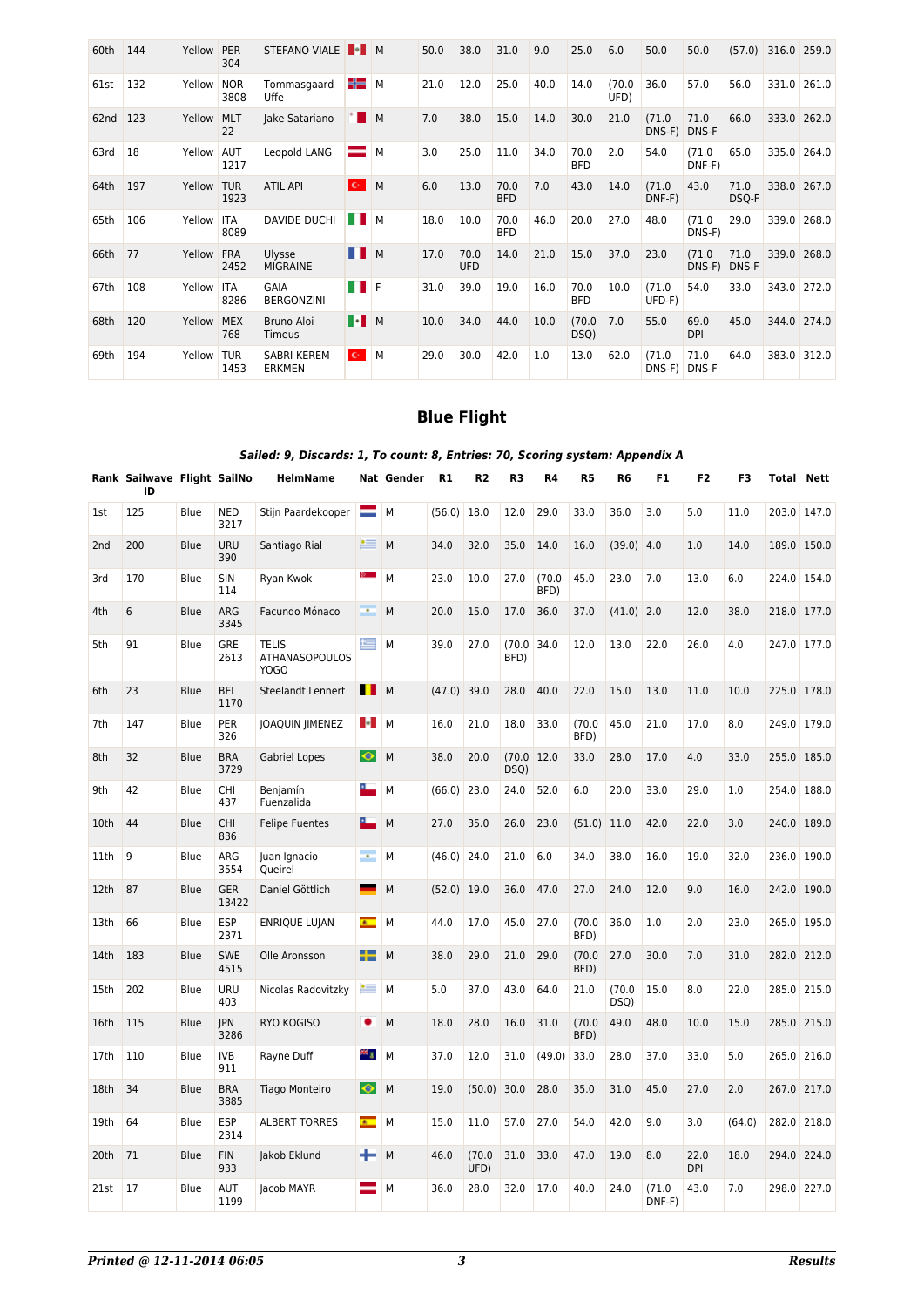| 22nd | 65  | Blue        | <b>ESP</b><br>2318 | <b>MELSION</b><br><b>ROSSELLO</b>    |                 | M | 21.0   | 55.0           | 40.0               | 16.0          | 10.0               | 36.0               | 6.0             | (71.0<br>UFD-F) | 46.0            |       | 301.0 230.0 |
|------|-----|-------------|--------------------|--------------------------------------|-----------------|---|--------|----------------|--------------------|---------------|--------------------|--------------------|-----------------|-----------------|-----------------|-------|-------------|
| 23rd | 21  | Blue        | <b>BEL</b><br>1163 | Van Hoye Dries                       | <b>THE REAL</b> | M | 39.0   | 23.0           | 43.0               | 28.0          | 5.0                | 47.0               | 32.0            | 18.0            | (62.0)          |       | 297.0 235.0 |
| 24th | 54  | <b>Blue</b> | <b>DEN</b><br>8313 | Nicolai Rørholm<br><b>Borch</b>      | H٣              | M | 51.0   | 42.0           | 34.0               | 26.0          | 34.0               | 12.0               | 27.0            | (71.0<br>UFD-F) | 9.0             |       | 306.0 235.0 |
| 25th | 133 | <b>Blue</b> | <b>NOR</b><br>3815 | S.Berg Vilde Anine                   | ╬╛              | F | (41.0) | 36.0           | 22.0               | 37.0          | 24.0               | 32.0               | 36.0            | 14.0            | 35.0            |       | 277.0 236.0 |
| 26th | 148 | <b>Blue</b> | POL<br>1611        | Bartosz Wa czyk                      | $\sim$          | M | 24.0   | 15.0           | 6.0                | 44.0          | (70.0)<br>BFD)     | 54.0               | 19.0            | 24.0            | 52.0            |       | 308.0 238.0 |
| 27th | 60  | Blue        | ECU<br>5932        | <b>IGNACIO VIDAL</b><br>ZUNINO       | -9-             | M | 35.0   | 16.0           | 49.0               | 21.0          | 23.0               | 35.0               | (55.0)          | 42.0            | 17.0            |       | 293.0 238.0 |
| 28th | 105 | <b>Blue</b> | <b>ITA</b><br>7912 | <b>ELISABETTA</b><br><b>FEDELE</b>   | . .             | F | 6.0    | 32.0           | 51.0               | 46.0          | 19.0               | 26.0               | 39.0            | 23.0            | (71.0<br>DNS-F) |       | 313.0 242.0 |
| 29th | 67  | Blue        | <b>ESP</b><br>2402 | <b>ALBERT GELPI</b>                  | $\bullet$       | M | 13.0   | 7.0            | 26.0               | 63.0          | 70.0<br><b>BFD</b> | 13.0               | (71.0<br>UFD-F) | 21.0            | 30.0            |       | 314.0 243.0 |
| 30th | 72  | <b>Blue</b> | <b>FIN</b><br>944  | <b>Filip Store</b>                   | ÷               | M | 40.0   | 30.0           | 29.0               | 27.0          | $(55.0)$ 21.0      |                    | 34.0            | 16.0            | 48.0            |       | 300.0 245.0 |
| 31st | 198 | Blue        | <b>URU</b><br>160  | Sebastian Reolon                     | $\bullet$ $=$   | M | 24.0   | 29.0           | 44.0               | (63.0)        | 38.0               | 50.0               | 14.0            | 20.0            | 27.0            | 309.0 | 246.0       |
| 32nd | 26  | <b>Blue</b> | <b>BER</b><br>1029 | <b>Michael Paul</b><br>Wollmann      | 22 g            | M | 54.0   | 15.0           | 25.0               | 47.0          | 18.0               | (70.0)<br>UFD)     | 31.0            | 37.0            | 20.0            |       | 317.0 247.0 |
| 33rd | 182 | Blue        | SUI<br>1707        | Livio Erni                           | $+1$            | M | 25.0   | 29.0           | 53.0               | 11.0          | 25.0               | 35.0               | 23.0            | 47.0            | (65.0)          | 313.0 | 248.0       |
| 34th | 136 | <b>Blue</b> | <b>NZL</b><br>4232 | Kerensa Jennings                     | ₩.,             | F | 61.0   | 17.0           | 64.0               | 17.0          | 30.0               | 44.0               | 10.0            | 6.0             | (71.0<br>UFD-F) |       | 320.0 249.0 |
| 35th | 56  | Blue        | <b>DEN</b><br>8481 | Victor Wantzin                       | 82              | M | 20.0   | 25.0           | 48.0               | 42.0          | (70.0)<br>BFD)     | 49.0               | 11.0            | 15.0            | 40.0            |       | 320.0 250.0 |
| 36th | 184 | <b>Blue</b> | <b>SWE</b><br>4547 | Victoria Dyrell                      | ┶               | F | 22.0   | 16.0           | 70.0<br><b>BFD</b> | 48.0          | 28.0               | 20.0               | 41.0            | (71.0<br>DNS-F) | 12.0            |       | 328.0 257.0 |
| 37th | 69  | Blue        | <b>FIN</b><br>921  | <b>Tommy Stenius</b>                 | ÷               | M | 58.0   | 25.0           | 47.0               | 15.0          | 11.0               | 44.0               | 38.0            | (71.0<br>DNS-F) | 21.0            |       | 330.0 259.0 |
| 38th | 93  | <b>Blue</b> | <b>GRE</b><br>4794 | <b>IASONAS</b><br><b>KEFALONITIS</b> | 兰               | M | 11.0   | 31.0           | 39.0               | 28.0          | (54.0)             | 32.0               | 50.0            | 40.0            | 28.0            |       | 313.0 259.0 |
| 39th | 151 | Blue        | POL<br>1713        | Adam G ogowski                       |                 | M | 42.0   | 24.0           | 40.0               | 37.0          | (70.0)<br>BFD)     | 34.0               | 24.0            | 34.0            | 26.0            | 331.0 | 261.0       |
| 40th | 15  | <b>Blue</b> | AUT<br>1036        | Yannis SAJE                          | —               | M | 45.0   | 14.0           | 6.0                | 49.0          | 70.0<br><b>BFD</b> | 23.0               | 43.0            | (71.0<br>UFD-F) | 13.0            |       | 334.0 263.0 |
| 41st | 76  | Blue        | <b>FRA</b><br>2436 | Lou Anne MORIN                       | a ka            | F | 28.0   | 36.0           | 29.0               | 24.0          | 44.0               | 45.0               | 18.0            | (71.0<br>UFD-F) | 41.0            | 336.0 | 265.0       |
| 42nd | 81  | <b>Blue</b> | <b>GBR</b><br>6201 | William Hall                         | 공중<br>장점        | M | 56.0   | 9.0            | 60.0               | 7.0           | 41.0               | (70.0)<br>UFD)     | 20.0            | 25.0            | 51.0            |       | 339.0 269.0 |
| 43rd | 90  | Blue        | <b>GRE</b><br>2599 | <b>NIKOLAOS</b><br>KARAGIANNIDIS     | 兰               | M | 43.0   | 45.0           | 13.0               | 37.0          | 12.0               | (60.0)             | 29.0            | 38.0            | 53.0            |       | 330.0 270.0 |
| 44th | 79  | Blue        | <b>GBR</b><br>6147 | <b>Hatty Morsley</b>                 | 端               | F | 4.0    | (70.0)<br>UFD) | 41.0               | 44.0          | 24.0               | 29.0               | 47.0            | 28.0            | 54.0            |       | 341.0 271.0 |
| 45th | 113 | Blue        | JPN<br>3186        | KEITO ONOMICHI                       | ٠               | M | 41.0   | 52.0           | 45.0               | 23.0          | 26.0               | 20.0               | 28.0            | 36.0            | (57.0)          |       | 328.0 271.0 |
| 46th | 154 | <b>Blue</b> | <b>POR</b><br>2476 | André Delgado<br>Serra               | <b>Q</b>        | М | 23.0   | 35.0           | 17.0               | $(54.0)$ 40.0 |                    | 46.0               | 44.0            | 31.0            | 36.0            |       | 326.0 272.0 |
| 47th | 16  | Blue        | AUT<br>1102        | Nikolaus CLODI                       | =               | M | 50.0   | (70.0)<br>BFD) | 1.0                | 41.0          | 20.0               | 38.0               | 51.0            | 35.0            | 37.0            |       | 343.0 273.0 |
| 48th | 11  | <b>Blue</b> | <b>AUS</b><br>1200 | Jayden Dalton                        | ₩.,             | M | 19.0   | 42.0           | 46.0               | 46.0          | 16.0               | 70.0<br><b>UFD</b> | 5.0             | 30.0            | (71.0<br>UFD-F) |       | 345.0 274.0 |
| 49th | 24  | Blue        | BEL<br>1171        | Verstraelen Eline                    | <b>TE</b>       |   | 38.0   | 26.0           | 29.0               | 15.0          | 44.0               | 35.0               | 49.0            | (71.0<br>DNS-F) | 39.0            |       | 346.0 275.0 |
| 50th | 152 | <b>Blue</b> | POL<br>1735        | Tytus Butowski                       |                 | M | 16.0   | 31.0           | 33.0               | 59.0          | 39.0               | 25.0               | 25.0            | 50.0            | (71.0<br>UFD-F) |       | 349.0 278.0 |
| 51st | 163 | Blue        | <b>RUS</b><br>21   | Leonid Pushev                        | <b>START</b>    | M | 12.0   | 58.0           | 21.0               | 36.0          | 37.0               | (60.0)             | 53.0            | 48.0            | 19.0            |       | 344.0 284.0 |
| 52nd | 157 | <b>Blue</b> | <b>POR</b><br>2596 | Afonso Vieira<br>Rodrigues           | <b>Q</b>        | M | 26.0   | 59.0           | (70.0 29.0<br>BFD) |               | 31.0               | 28.0               | 35.0            | 32.0            | 44.0            |       | 354.0 284.0 |
| 53rd | 78  | Blue        | <b>FRA</b><br>2490 | Violette DORANGE                     | <b>II</b> F     |   | 60.0   | 55.0           | 33.0               | 25.0          | 17.0               | 52.0               | 26.0            | (71.0<br>UFD-F) | 25.0            | 364.0 | 293.0       |
| 54th | 36  | <b>Blue</b> | CAN<br>1000        | Ryan Anderson                        | $  \cdot  $ M   |   | 30.0   | 21.0           | 35.0               | 26.0          | 45.0               | 40.0               | (58.0)          | 44.0            | 55.0            |       | 354.0 296.0 |
| 55th | 97  | Blue        | <b>HUN</b><br>1311 | Arthur De Jonghe                     | ═               | M | 59.0   | 32.0           | 37.0               | 2.0           | (70.0)<br>BFD)     | 37.0               | 52.0            | 46.0            | 42.0            |       | 377.0 307.0 |
| 56th | 150 | Blue        | POL<br>1650        | Seweryn<br>Wysoki ski                |                 | M | 11.0   | (70.0)<br>UFD) | 20.0               | 39.0          | 43.0               | 70.0<br><b>DNE</b> | 40.0            | 39.0            | 45.0            |       | 377.0 307.0 |
| 57th | 22  | Blue        | BEL<br>1169        | De Gendt Simon                       | <b>I</b> M      |   | 35.0   | 56.0           | 42.0               | 43.0          | 15.0               | 52.0               | 30.0<br>DPI     | (71.0<br>UFD-F) | 34.0            |       | 378.0 307.0 |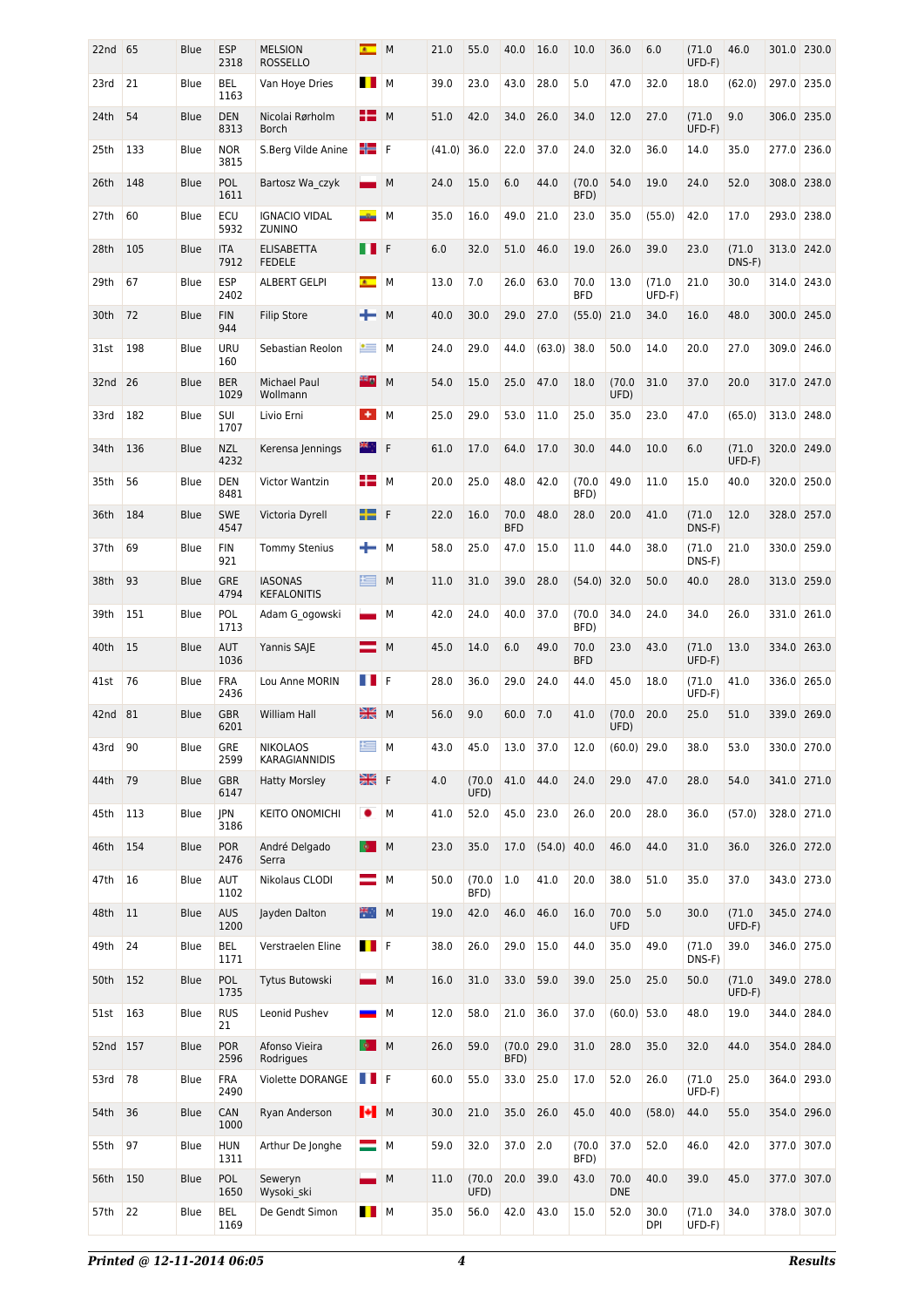| 58th | 175 | <b>Blue</b> | <b>SLO</b><br>843  | Nicolo Kravanja                                     | a Company of                                                               | M | 25.0          | 56.0               | 19.0               | (58.0) | 46.0               | 24.0        | 46.0                  | 41.0                 | 50.0   |             | 365.0 307.0 |
|------|-----|-------------|--------------------|-----------------------------------------------------|----------------------------------------------------------------------------|---|---------------|--------------------|--------------------|--------|--------------------|-------------|-----------------------|----------------------|--------|-------------|-------------|
| 59th | 38  | <b>Blue</b> | CAN<br>1493        | David Sapp                                          | H M                                                                        |   | 42.0          | 26.0               | 37.0               | 38.0   | 18.0               | 44.0        | 57.0                  | 49.0                 | (58.0) | 369.0       | 311.0       |
| 60th | 159 | <b>Blue</b> | <b>RSA</b><br>1392 | <b>ALEXANDER</b><br><b>BROOKS</b>                   | ⋟≡                                                                         | M | 21.0          | 41.0               | 32.0               | 19.0   | 48.0               | 51.0        | 54.0                  | 45.0                 | (60.0) |             | 371.0 311.0 |
| 61st | 122 | Blue        | <b>MEX</b><br>800  | Juan Pablo Rivas<br>Guerrero                        | $\blacksquare$ $\blacksquare$ $\blacksquare$ $\blacksquare$ $\blacksquare$ |   | 22.0          | 14.0               | 70.0<br><b>BFD</b> | 50.0   | 7.0                | 59.0        | (71.0<br>DNF-F)       | 51.0                 | 43.0   |             | 387.0 316.0 |
| 62nd | 98  | <b>Blue</b> | <b>HUN</b><br>1312 | Mate Jeney                                          | $\equiv$                                                                   | M | 28.0          | 41.0               | 11.0               | 20.0   | 70.0<br><b>BFD</b> | 27.0        | (71.0<br>DNS-F)       | 71.0<br>DNS-F        | 49.0   |             | 388.0 317.0 |
| 63rd | 119 | Blue        | <b>MEX</b><br>744  | Keyla Darani<br>Hernández Oviedo                    | $\ \cdot\ $ F                                                              |   | $(62.0)$ 46.0 |                    | 25.0               | 52.0   | 13.0               | 22.0        | 61.0                  | 52.0                 | 61.0   |             | 394.0 332.0 |
| 64th | 39  | Blue        | CAN<br>1559        | <b>William McInnes</b>                              | $\parallel \bullet \parallel$ M                                            |   | 29.0          | 48.0               | 16.0               | 61.0   | 18.0               | 52.0        | (71.0<br>DNS-F)       | 53.0                 | 56.0   |             | 404.0 333.0 |
| 65th | 164 | <b>Blue</b> | <b>RUS</b><br>45   | Dmitry Golovkin                                     | <u> a shekara t</u>                                                        | M | 11.0          | 51.0               | 18.0               | 45.0   | 70.0<br><b>BFD</b> | 42.0        | 56.0                  | (71.0<br>DNS-F)      | 47.0   | 411.0       | 340.0       |
| 66th | 53  | <b>Blue</b> | <b>CRO</b><br>1117 | Nina ∏kopac                                         | a an                                                                       | F | 4.0           | 37.0               | 44.0               | 51.0   | 70.0<br><b>BFD</b> | 19.0        | 60.0                  | (71.0<br>DNS-F)      | 59.0   | 415.0 344.0 |             |
| 67th | 124 | <b>Blue</b> | <b>MON</b><br>1412 | Alexander IIsley                                    |                                                                            | M | 55.0          | 70.0<br><b>BFD</b> | 23.0               | 16.0   | 70.0<br><b>BFD</b> | 10.0        | (71.0<br>UFD-F)       | 71.0<br>UFD-F        | 29.0   |             | 415.0 344.0 |
| 68th | 59  | Blue        | ECU<br>5931        | <b>ARIANA</b><br><b>FERNANDEZ</b><br><b>MORALES</b> | $\overline{\phantom{a}}$                                                   | F | 18.0          | 70.0<br>UFD        | 46.0               | 13.0   | 32.0               | 70.0<br>UFD | (71.0<br>DNS-F) DNS-F | 71.0                 | 24.0   |             | 415.0 344.0 |
| 69th | 103 | Blue        | <b>ISV</b><br>642  | Mia Nicolosi                                        | 100                                                                        | F | 48.0          | 31.0               | 33.0               | 39.0   | 31.0               | 43.0        | 59.0                  | (71.0<br>DNS-F)      | 63.0   | 418.0       | 347.0       |
| 70th | 50  | <b>Blue</b> | <b>CRO</b><br>1079 | Kre∏imir Buneta                                     | œ                                                                          | M | 51.0          | 38.0               | 10.0               | 39.0   | 35.0               | 38.0        | (71.0<br>DNS-F)       | 71.0<br><b>DNS-F</b> | 66.0   |             | 419.0 348.0 |

# **Red Flight**

| Sailed: 8, Discards: 1, To count: 7, Entries: 68, Scoring system: Appendix A |  |  |  |  |
|------------------------------------------------------------------------------|--|--|--|--|
|------------------------------------------------------------------------------|--|--|--|--|

|                 | ID  |     |                    | Rank Sailwave Flight SailNo HelmName Nat Gender |                |          | R1             | R <sub>2</sub>     | R <sub>3</sub>     | R4             | R <sub>5</sub>     | R <sub>6</sub>     | F1           | F <sub>2</sub> | <b>Total Nett</b> |               |
|-----------------|-----|-----|--------------------|-------------------------------------------------|----------------|----------|----------------|--------------------|--------------------|----------------|--------------------|--------------------|--------------|----------------|-------------------|---------------|
| 1st             | 138 | Red | <b>NZL</b><br>4581 | Scott<br>McKenzie                               | ж.             | M        | 57.0           | 46.0               | 18.0               | (60.0)         | 40.0               | 42.0               | 6.0          | 1.0            | 270.0             | 210.0         |
| 2 <sub>nd</sub> | 203 | Red | <b>USA</b><br>112  | <b>Ricky Welch</b>                              | ᆤ              | M        | 45.0           | 27.0               | (70.0)<br>UFD)     | 51.0           | 11.0               | 53.0               | 13.0         | 14.0           |                   | 284.0 214.0   |
| 3rd             | 19  | Red | <b>AUT</b><br>1852 | <b>Johannes</b><br>LAESSER                      | =              | M        | 9.0            | 57.0               | (59.0)             | 58.0           | 21.0               | 48.0               | 24.0         | 3.0            |                   | 279.0 220.0   |
| 4th             | 116 | Red | <b>IPN</b><br>3287 | <b>ANNA TSUJI</b>                               | ٠              | F        | 53.0           | 53.0               | 41.0               | (62.0)         | 17.0               | 39.0               | 15.0         | 5.0            |                   | 285.0 223.0   |
| 5th             | 114 | Red | <b>IPN</b><br>3239 | <b>TATSUTO</b><br><b>FUJIWARA</b>               | ٠              | M        | 56.0           | 37.0               | 5.0                | (70.0)<br>BFD) | 70.0<br><b>BFD</b> | 48.0               | 5.0          | 8.0            |                   | 299.0 229.0   |
| 6th             | 160 | Red | <b>RSA</b><br>1406 | Arin Long                                       | ⋗≡             | M        | 41.0           | 49.0               | (53.0)             | 48.0           | 42.0               | 29.0               | 14.0         | 10.0           |                   | 286.0 233.0   |
| 7th             | 8   | Red | ARG<br>3553        | Nicolás<br>Fidalgo                              | $\sim$         | М        | 35.0           | 50.0               | 30.0               | 55.0           | 43.0               | (70.0)<br>RET)     | 3.0          | 18.0           |                   | 304.0 234.0   |
| 8th             | 28  | Red | <b>BER</b><br>1088 | Adriana<br>Ursula<br>Penruddocke                | 22 O           | <b>F</b> | (64.0)         | 28.0               | 27.0               | 64.0           | 44.0               | 41.0               | 23.0         | 7.0            |                   | 298.0 234.0   |
| 9th             | 96  | Red | <b>HUN</b><br>1170 | Andras<br>Pavlik                                | $\equiv$       | M        | 53.0           | 35.0               | (70.0)<br>BFD)     | 55.0           | 9.0                | 56.0               | 1.0<br>RET-F | 26.0           |                   | $305.0$ 235.0 |
| 10th            | 189 | Red | <b>THA</b><br>845  | Sutida<br>Poonpat                               | ═              | <b>F</b> | 31.0           | (70.0)<br>BFD)     | 34.0               | 50.0           | 3.0                | 70.0<br><b>UFD</b> | 25.0         | 23.0           |                   | 306.0 236.0   |
| 11th            | 74  | Red | <b>FRA</b><br>2380 | Alice<br><b>CHIAPPORI</b>                       | <b>TIF</b>     |          | 49.0           | 21.0               | (70.0)<br>BFD)     | 9.0            | 70.0<br><b>BFD</b> | 45.0               | 20.0         | 22.0           |                   | $306.0$ 236.0 |
| 12th            | 112 | Red | <b>IPN</b><br>2902 | <b>JIN KAMIYA</b>                               | ٠              | M        | (70.0)<br>UFD) | 70.0<br><b>BFD</b> | 70.0<br><b>BFD</b> | 14.0           | 34.0               | 40.0               | 7.0          | 2.0            |                   | 307.0 237.0   |
| 13th            | 139 | Red | <b>NZL</b><br>4583 | Sam Bacon                                       | ж,             | M        | 46.0           | 53.0               | (60.0)             | 30.0           | 13.0               | 49.0               | 2.0          | 45.0           |                   | 298.0 238.0   |
| 14th            | 143 | Red | <b>PER</b><br>239  | <b>RAFAELLA</b><br><b>CALVO</b><br>PEREZ        | <b>I</b> III F |          | 58.0           | 48.0               | (62.0)             | 62.0           | 10.0               | 23.0               | 28.0         | 12.0           |                   | 303.0 241.0   |
| 15th            | 12  | Red | <b>AUS</b><br>1250 | Matt Meaney                                     | ₩.,            | M        | 63.0           | 48.0               | (70.0)<br>BFD)     | 19.0           | 70.0<br><b>BFD</b> | 18.0               | 11.0         | 17.0           |                   | 316.0 246.0   |
| 16th            | 41  | Red | CHI<br>226         | Santiago<br>Ugarte                              |                | M        | 61.0           | 44.0               | 39.0               | (70.0)<br>BFD) | 50.0               | 31.0               | 4.0          | 20.0           |                   | 319.0 249.0   |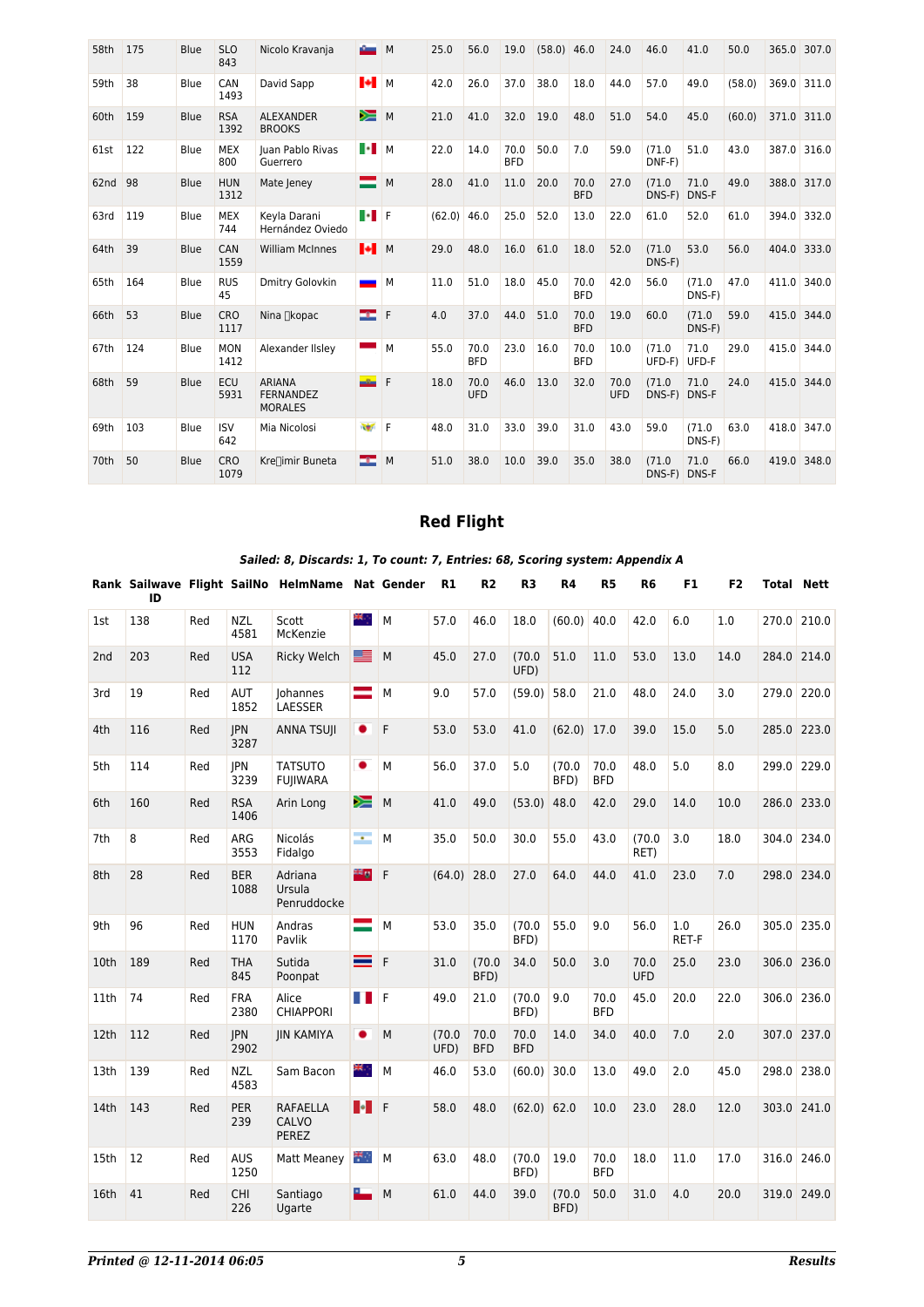| 17th     | 10           | Red | <b>AUS</b><br>1078 | Hugo<br>Hamilton                                 | ₩.               | М         | 63.0        | 33.0               | (70.0)<br>BFD)     | 31.0   | 41.0               | 53.0               | 19.0            | 13.0               | 323.0 | 253.0       |
|----------|--------------|-----|--------------------|--------------------------------------------------|------------------|-----------|-------------|--------------------|--------------------|--------|--------------------|--------------------|-----------------|--------------------|-------|-------------|
| 18th     | $\mathbf{1}$ | Red | <b>AHO</b><br>69   | Nathan<br>Smith                                  | ÷                | M         | 54.0        | (61.0)             | 37.0               | 53.0   | 27.0               | 47.0               | 37.0            | 6.0                |       | 322.0 261.0 |
| 19th     | 137          | Red | <b>NZL</b><br>4499 | Jackson Keon                                     | 88 p             | М         | 57.0        | 54.0               | 28.0               | 54.0   | 28.0               | (62.0)             | 10.0            | 34.0               | 327.0 | 265.0       |
| 20th     | 102          | Red | <b>ISV</b><br>224  | Julian van<br>den<br>Driessche                   | 辦                | M         | (52.0)      | 50.0               | 48.0               | 41.0   | 41.0               | 34.0               | 40.0            | 11.0               |       | 317.0 265.0 |
| 21st     | 31           | Red | <b>BRA</b><br>3442 | Clara<br>Penteado                                | $\bullet$        | F         | 58.0        | 51.0               | 50.0               | 31.0   | (70.0)<br>BFD)     | 47.0               | 26.0            | 4.0                | 337.0 | 267.0       |
| 22nd     | 131          | Red | <b>NOR</b><br>3775 | Sandmo<br><b>Birkeland</b><br><b>Tobias</b>      | ╬═               | M         | 59.0        | 40.0               | (70.0)<br>BFD)     | 32.0   | 32.0               | 58.0               | 38.0            | 12.0<br><b>DPI</b> |       | 341.0 271.0 |
| 23rd     | 61           | Red | ECU<br>5933        | RAFAELA<br><b>RIZZO</b><br><b>SIERRA</b>         | $-2n$            | F         | 61.0        | (66.0)             | 46.0               | 60.0   | 19.0               | 43.0               | 22.0            | 21.0               |       | 338.0 272.0 |
| 24th     | 52           | Red | <b>CRO</b><br>1109 | Deni<br>Martinovi                                | œ                | M         | 30.0        | 55.0               | 28.0               | 19.0   | (70.0)<br>BFD)     | 70.0<br><b>UFD</b> | 34.0            | 38.0               |       | 344.0 274.0 |
| 25th     | 75           | Red | <b>FRA</b><br>2430 | Calixte<br><b>BENOIT</b>                         | H                | M         | 51.0        | 39.0               | (55.0)             | 54.0   | 47.0               | 8.0                | 29.0            | 47.0               | 330.0 | 275.0       |
| 26th     | 14           | Red | <b>AUS</b><br>1520 | Rome<br>Featherstone                             | ₩.               | M         | 52.0        | 47.0               | 51.0               | 49.0   | 37.0               | 25.0               | (71.0<br>UFD-F) | 16.0               |       | 348.0 277.0 |
| 27th     | 155          | Red | <b>POR</b><br>2512 | Tomás<br>Rocha de<br>Macedo<br><b>Barreto</b>    | $\mathbf{Q}$     | M         | 44.0        | 34.0               | 70.0<br><b>BFD</b> | 30.0   | 48.0               | 46.0               | 8.0             | (71.0<br>BFD-F)    | 351.0 | 280.0       |
| 28th     | 118          | Red | <b>MEX</b><br>671  | <b>Milton Reyes</b>                              | $\blacksquare$ M |           | 33.0        | 34.0               | (63.0)             | 61.0   | 39.0               | 55.0               | 49.0            | 9.0                |       | 343.0 280.0 |
| 29th     | 20           | Red | BEL<br>1137        | De Bruycker<br>Anna                              | H                | <b>IF</b> | 55.0        | (70.0)<br>UFD)     | 70.0<br><b>BFD</b> | 30.0   | 47.0               | 46.0               | 21.0            | 19.0               | 358.0 | 288.0       |
| 30th     | 130          | Red | <b>NOR</b><br>3461 | Vabø<br>Karoline<br>Eirin                        | ╬═               | F         | 43.0        | 54.0               | 42.0               | 32.0   | (70.0)<br>BFD)     | 51.0               | 39.0            | 28.0               |       | 359.0 289.0 |
| 31st     | 181          | Red | SUI<br>1702        | loshua<br>Richner                                | $\ddot{}$        | M         | 55.0        | 49.0               | (70.0)<br>BFD)     | 18.0   | 70.0<br><b>BFD</b> | 41.0               | 18.0            | 39.0               | 360.0 | 290.0       |
| 32nd     | 63           | Red | ECU<br>5935        | <b>CHIARA</b><br><b>PEROTTI</b><br><b>CORREA</b> | $-2-$            | F         | (65.0)      | 40.0               | 56.0               | 65.0   | 35.0               | 55.0               | 17.0            | 24.0               |       | 357.0 292.0 |
| 33rd     | 100          | Red | ISV <sub>6</sub>   | Christopher<br>Sharpless                         | <b>Rep</b>       | М         | 17.0        | 52.0               | 47.0               | (68.0) | 55.0               | 61.0               | 32.0            | 32.0               |       | 364.0 296.0 |
| $34th$ 3 |              | Red | <b>ANG</b><br>404  | loão<br>Francisco<br>Artur                       | $-2$ M           |           | 34.0        | 42.0               | 43.0               | 51.0   | $(52.0)$ 50.0      |                    | 36.0            | 49.0               |       | 357.0 305.0 |
| 35th     | 99           | Red | IRL<br>1525        | Harry<br>Durcan                                  | H I              | М         | 70.0<br>UFD | 70.0<br><b>BFD</b> | 54.0               | 53.0   | 12.0               | 39.0               | 9.0             | (71.0<br>BFD-F)    |       | 378.0 307.0 |
| 36th     | 95           | Red | <b>HUN</b><br>1146 | <b>Balint Kocsis</b>                             | ▀                | M         | 30.0        | 45.0               | (62.0)             | 38.0   | 49.0               | 53.0               | 44.0            | 51.0               |       | 372.0 310.0 |
| 37th     | 51           | Red | <b>CRO</b><br>1099 | Martin<br>Verbanec                               | ÷.               | M         | 44.0        | 46.0               | 59.0               | 36.0   | 56.0               | 54.0               | 16.0            | (71.0<br>BFD-F)    |       | 382.0 311.0 |
| 38th     | 101          | Red | <b>ISV</b><br>215  | Robert<br>Hunter                                 | w                | M         | 26.0        | 61.0               | (65.0)             | 60.0   | 19.0               | 55.0               | 51.0            | 40.0               |       | 377.0 312.0 |
| 39th     | 107          | Red | <b>ITA</b><br>8221 | <b>ARIANNA</b><br>PASSAMONTI                     | <b>TI</b> F      |           | 70.0<br>DNC | 43.0               | 12.0               | 41.0   | 70.0<br>BFD        | 48.0               | (71.0<br>UFD-F) | 33.0               |       | 388.0 317.0 |
| 40th     | 145          | Red | PER<br>305         | <b>ADRIANA</b><br>CARNEIRO                       |                  |           | 69.0        | 52.0               | 39.0               | 63.0   | 30.0               | 33.0               | 33.0            | (71.0<br>BFD-F)    |       | 390.0 319.0 |
| 41st     | 55           | Red | <b>DEN</b><br>8408 | Johan<br>Beckett                                 | 22               | М         | 49.0        | 43.0               | 45.0               | 52.0   | 70.0<br><b>BFD</b> | 22.0               | (71.0<br>UFD-F) | 42.0               |       | 394.0 323.0 |
| 42nd 62  |              | Red | <b>ECU</b><br>5934 | <b>ERNESTO</b><br>SARRAZIN<br><b>GALLARDO</b>    | $-2\pi$          | M         | 32.0        | 56.0               | 38.0               | 48.0   | 52.0               | 50.0               | 47.0            | (71.0<br>BFD-F)    |       | 394.0 323.0 |
| 43rd     | 111          | Red | <b>IVB</b><br>1701 | Thad<br>Lettsome                                 | ** 3             | M         | 59.0        | 47.0               | 55.0               | 56.0   | 36.0               | (61.0)             | 45.0            | 29.0               |       | 388.0 327.0 |
| 44th     | 196          | Red | <b>TUR</b><br>1915 | <b>PELIN</b><br><b>OZTURK</b>                    | $C$ $F$          |           | 54.0        | 45.0               | (70.0)<br>BFD)     | 43.0   | 70.0<br><b>DSQ</b> | 30.0               | 41.0            | 46.0               |       | 399.0 329.0 |
| 45th     | 4            | Red | ANG<br>405         | António<br>Nunes                                 | $-\Delta$        | М         | 42.0        | 53.0               | (70.0)<br>BFD)     | 35.0   | 70.0<br><b>BFD</b> | 63.0               | 30.0            | 37.0               |       | 400.0 330.0 |